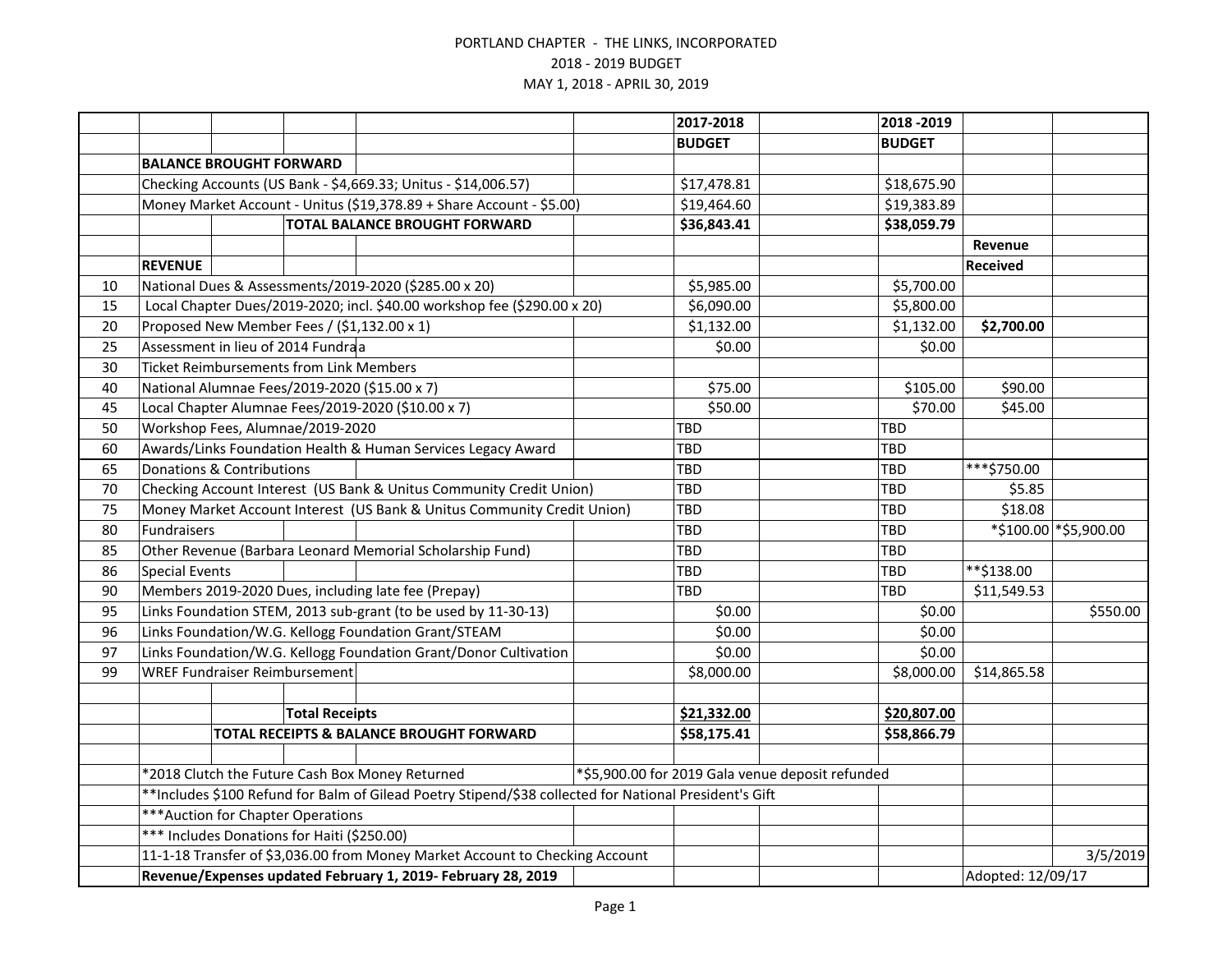|     | <b>EXPENSES</b>                            |  |                                                |                                                         | 2017-2018   | 2018-2019   |                  |                |
|-----|--------------------------------------------|--|------------------------------------------------|---------------------------------------------------------|-------------|-------------|------------------|----------------|
| 100 | <b>Dues &amp; Assessments</b>              |  |                                                |                                                         |             |             | <b>Spent YTD</b> | <b>Balance</b> |
| 110 |                                            |  |                                                | National Dues & Assessments/2019-2020 (\$195.00 x 20)   | \$4,095.00  | \$3,900.00  |                  |                |
| 120 |                                            |  |                                                | National Grant-in-Aid/2019-2020 (\$45.00 x 20)          | \$945.00    | \$900.00    |                  |                |
| 130 |                                            |  |                                                | Links Foundation Dues/2019-2020 (\$40.00 x 20)          | \$840.00    | \$800.00    |                  |                |
| 140 |                                            |  |                                                | New Member Fees/National, 2019 (\$742.00 x 1)           | \$742.00    | \$742.00    |                  |                |
| 150 |                                            |  |                                                | Western Area Conference or National Assembly, Delegate  | \$1,400.00  | \$1,400.00  |                  |                |
| 160 |                                            |  |                                                | Western Area Conference or National Assembly, Alternate | \$1,000.00  | \$1,000.00  |                  |                |
| 165 |                                            |  |                                                | Western Area Leadership Summit Representative           | \$0.00      | \$500.00    | \$500.00         | \$0.00         |
| 170 | <b>National Bonding Insurance</b>          |  |                                                |                                                         | \$660.00    | \$660.00    | \$450.00         | \$210.00       |
| 175 |                                            |  |                                                | National Liability Insurance/2019-2020 (\$5.00 x 20)    | \$105.00    | \$100.00    |                  |                |
| 180 |                                            |  |                                                | National Alumnae Fees/2019-2020 (\$15.00 x 7)           | \$70.00     | \$105.00    |                  |                |
| 185 | National / Area Publications               |  |                                                |                                                         | \$200.00    | \$200.00    |                  |                |
|     |                                            |  |                                                | <b>Total Dues &amp; Assessments</b>                     | \$10,062.00 | \$10,307.00 |                  |                |
|     |                                            |  |                                                |                                                         |             |             |                  |                |
| 200 |                                            |  |                                                | Programs (Includes Postage, Copies, Printing)           |             |             |                  |                |
| 210 | <b>The Arts</b>                            |  |                                                |                                                         | \$1,200.00  | \$1,650.00  |                  |                |
| 220 | Services to Youth                          |  |                                                |                                                         | \$3,500.00  | \$3,000.00  |                  |                |
| 225 | Save for Future Use                        |  |                                                |                                                         |             |             |                  |                |
| 230 | <b>National Trends &amp; Services</b>      |  |                                                | \$400.00                                                | \$700.00    | \$150.00    | \$550.00         |                |
| 235 | <b>Health &amp; Human Services</b>         |  |                                                |                                                         | \$500.00    | \$600.00    | \$175.00         | \$425.00       |
| 240 | <b>International Trends &amp; Services</b> |  |                                                |                                                         | \$400.00    | \$800.00    |                  |                |
| 245 |                                            |  |                                                | Health & Human Services (Balance \$300, NOBEL)          |             |             |                  |                |
| 250 |                                            |  | STY/STEM, 2013/Links Foundation/Restricted     |                                                         |             |             |                  |                |
| 260 | Annual Program Facet Report                |  |                                                |                                                         | \$25.00     | \$25.00     |                  |                |
|     |                                            |  |                                                | <b>Total Programs &amp; Projects</b>                    | \$6,025.00  | \$6,775.00  |                  |                |
|     |                                            |  |                                                |                                                         |             |             |                  |                |
| 300 | <b>Charitable Contributions</b>            |  |                                                |                                                         |             |             |                  |                |
| 310 |                                            |  | Community Solicitations, Ads, Activities, etc. |                                                         | \$400.00    | \$400.00    | \$50.00          | \$350.00       |
| 320 | <b>Other Charitable Contributions</b>      |  |                                                | \$0.00                                                  | \$0.00      |             |                  |                |
|     |                                            |  |                                                | <b>Total Charitable Contributions</b>                   | \$400.00    | \$400.00    |                  |                |
|     |                                            |  |                                                |                                                         |             |             |                  |                |
| 500 | <b>Organizational Memberships</b>          |  |                                                |                                                         |             |             |                  |                |
| 510 | <b>Local Organizational Memberships</b>    |  |                                                |                                                         | \$150.00    | \$150.00    |                  |                |
|     | <b>Total Organizational Memberships</b>    |  |                                                | \$150.00                                                | \$150.00    |             |                  |                |
|     |                                            |  |                                                |                                                         |             |             |                  |                |
|     |                                            |  |                                                |                                                         |             |             |                  | 3/5/2019       |
|     |                                            |  |                                                |                                                         |             |             |                  |                |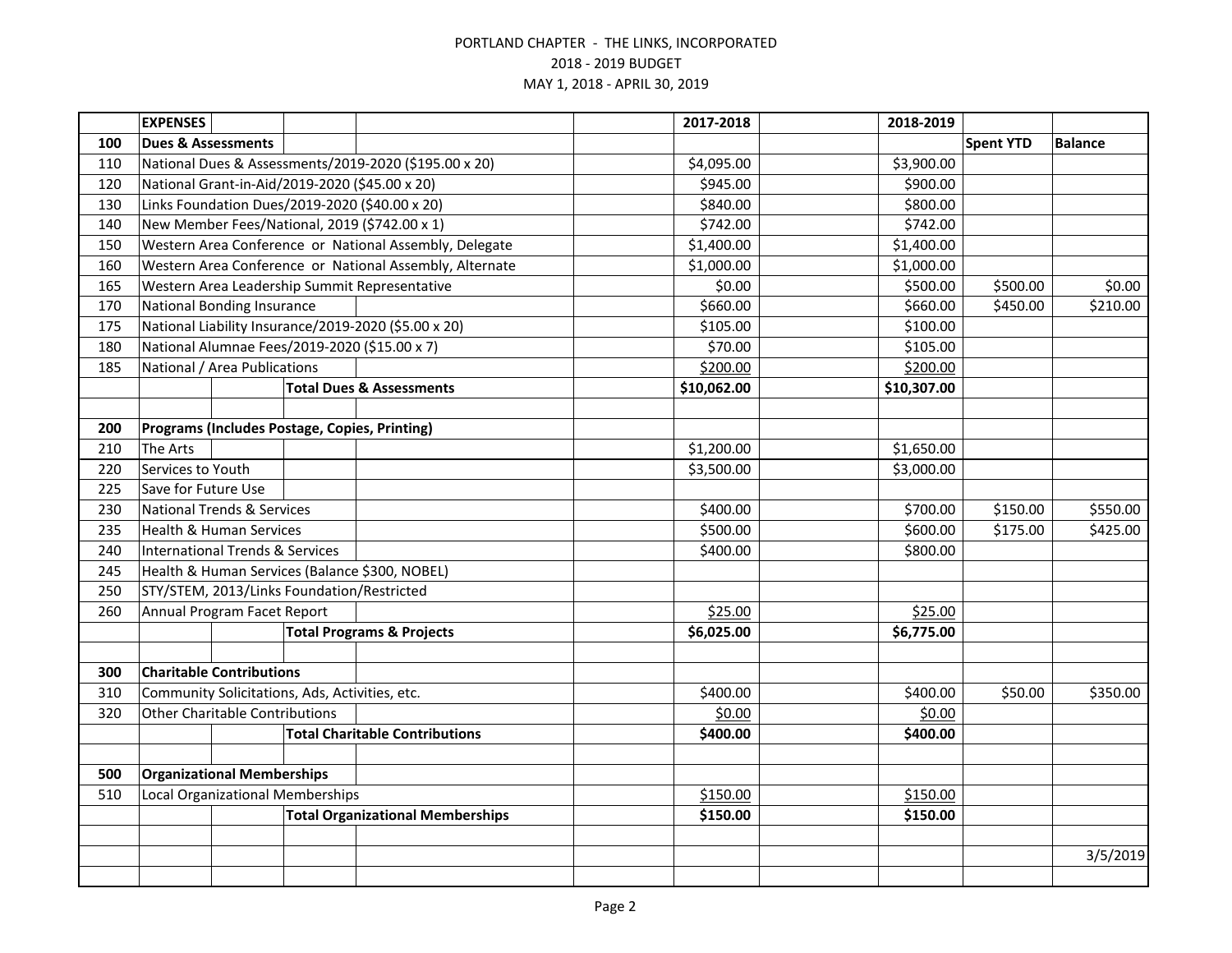|     | <b>EXPENSES</b>                    |  |  |                                                                   |  | 2017-2018  | 2018-2019  |                  |                |
|-----|------------------------------------|--|--|-------------------------------------------------------------------|--|------------|------------|------------------|----------------|
| 600 |                                    |  |  | Chapter Officers' Expenses (Includes Postage, Copies, Printing)   |  |            |            | <b>Spent YTD</b> | <b>Balance</b> |
| 610 | President                          |  |  |                                                                   |  | \$150.00   | \$150.00   |                  |                |
| 620 | <b>Vice President</b>              |  |  |                                                                   |  | \$50.00    | \$50.00    |                  |                |
| 630 | <b>Recording Secretary</b>         |  |  |                                                                   |  | \$150.00   | \$150.00   |                  |                |
| 640 | <b>Corresponding Secretary</b>     |  |  |                                                                   |  | \$25.00    | \$25.00    |                  |                |
| 650 | <b>Financial Secretary</b>         |  |  |                                                                   |  | \$100.00   | \$100.00   |                  |                |
| 660 | Treasurer                          |  |  |                                                                   |  | \$125.00   | \$125.00   |                  |                |
| 670 | Historian / Archivist              |  |  |                                                                   |  | \$400.00   | \$700.00   |                  |                |
| 680 | Journalist / Publicity Officer     |  |  |                                                                   |  | \$200.00   | \$200.00   | \$125.48         | \$74.52        |
| 690 | Protocol Officer                   |  |  |                                                                   |  | \$200.00   | \$200.00   |                  |                |
| 695 | Parliamentarian                    |  |  |                                                                   |  | \$25.00    | \$25.00    |                  |                |
|     |                                    |  |  | <b>Total Chapter Officers' Expenses</b>                           |  | \$1,425.00 | \$1,725.00 |                  |                |
|     |                                    |  |  |                                                                   |  |            |            |                  |                |
| 700 |                                    |  |  | Chapter Committees' Expenses (Includes Postage, Copies, Printing) |  |            |            |                  |                |
| 710 | Courtesy                           |  |  |                                                                   |  | \$400.00   | \$400.00   | \$60.00          | \$340.00       |
| 720 | Membership                         |  |  |                                                                   |  | \$400.00   | \$800.00   | \$375.92         | \$424.08       |
| 725 | New Member Orientation / Induction |  |  |                                                                   |  | \$500.00   | \$500.00   |                  |                |
| 730 | Yearbook                           |  |  |                                                                   |  | \$100.00   | \$100.00   |                  |                |
| 735 | <b>Committee Procedures Manual</b> |  |  |                                                                   |  | \$25.00    | \$25.00    |                  |                |
| 740 | Scholarship                        |  |  |                                                                   |  | \$400.00   | \$400.00   | \$582.00         |                |
| 750 | Founder's Day Observation          |  |  |                                                                   |  | \$75.00    | \$75.00    |                  |                |
| 760 | Social                             |  |  |                                                                   |  | \$200.00   | \$325.00   |                  |                |
| 770 | <b>Bylaws</b>                      |  |  |                                                                   |  | \$50.00    | \$50.00    |                  |                |
| 775 | Audit                              |  |  |                                                                   |  | \$100.00   | \$50.00    |                  |                |
| 780 | Fund Development / Grants          |  |  |                                                                   |  | \$500.00   | \$500.00   |                  |                |
| 790 | Technology, Chapter                |  |  |                                                                   |  | \$200.00   | \$270.00   | \$263.46         | \$6.54         |
| 795 | Ethics                             |  |  |                                                                   |  | \$25.00    | \$25.00    |                  |                |
| 796 | <b>Strategic Planning</b>          |  |  |                                                                   |  | \$50.00    | \$50.00    |                  |                |
|     |                                    |  |  | <b>Total Chapter Committees' Expenses</b>                         |  | \$3,025.00 | \$3,570.00 |                  |                |
|     |                                    |  |  |                                                                   |  |            |            |                  |                |
|     |                                    |  |  |                                                                   |  |            |            |                  |                |
|     |                                    |  |  |                                                                   |  |            |            |                  |                |
|     |                                    |  |  |                                                                   |  |            |            |                  |                |
|     |                                    |  |  |                                                                   |  |            |            |                  |                |
|     |                                    |  |  |                                                                   |  |            |            |                  |                |
|     |                                    |  |  |                                                                   |  |            |            |                  | 3/5/2019       |
|     |                                    |  |  |                                                                   |  |            |            |                  |                |